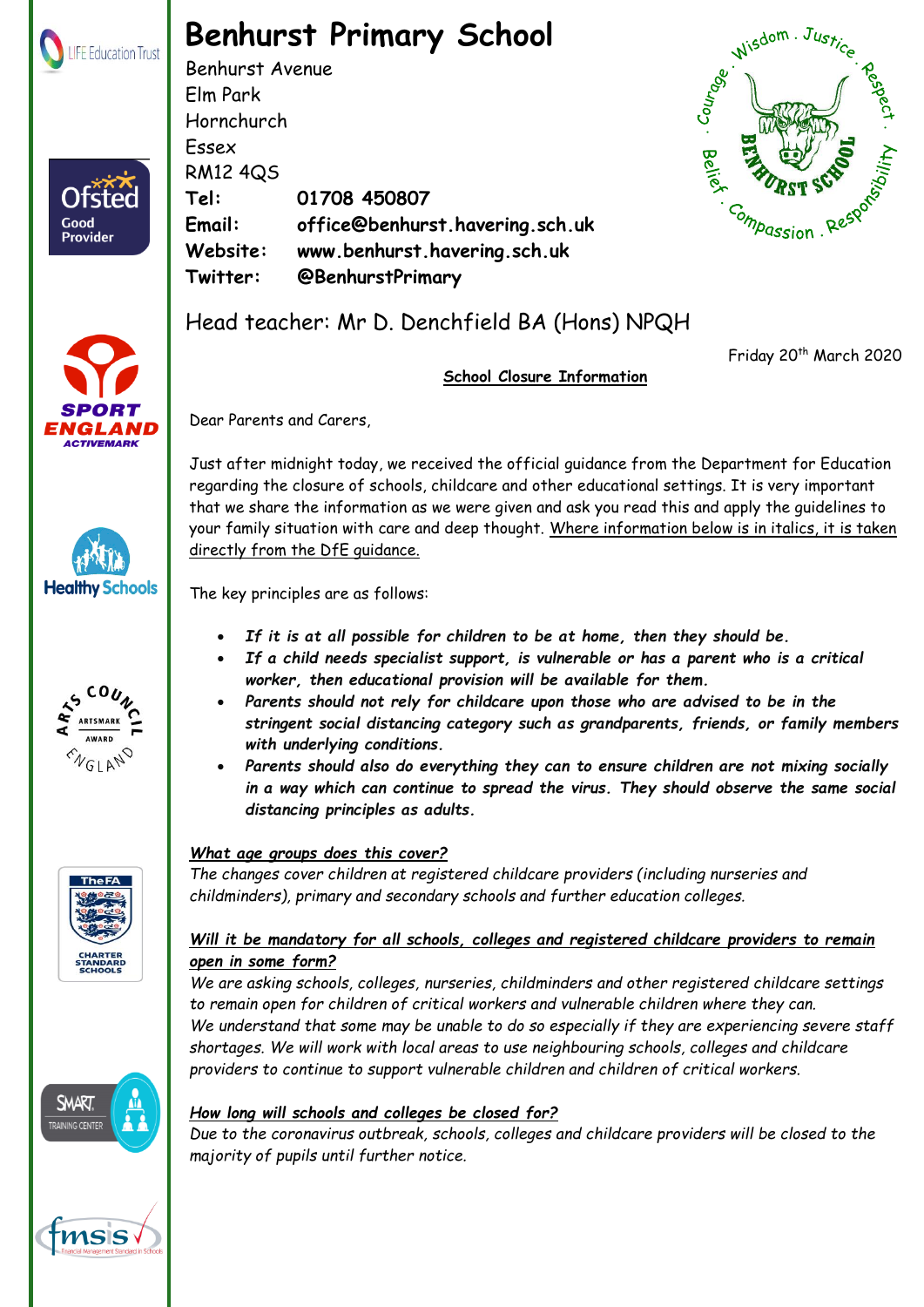











#### *I am a critical worker or have a vulnerable child - can you guarantee that my child will attend their usual school or childc***are provider?**

*We are expecting the majority of settings to stay open for the children of critical workers and vulnerable children so they can continue to attend their usual provider, but we acknowledge this will be impossible for some - such as small rural schools.*

*Where a setting is unable to stay open, we will work with the local educational authority, regional school commissioners and neighbouring providers to find an alternative setting for their pupils.*

## *Will I be counted as a critical worker?*

*Critical workers include NHS staff, police, farmers and food retail workers, who need to be able to go out to work.*

*In order to continue to offer critical services as part of the country's ongoing response to the virus, children of workers who form a central part of effort - such as NHS workers, police and delivery drivers - will also continue to attend school, college or childcare provider.*

The link below is to the DfE guidance on who should be considered a key worker. Please follow this guidance carefully and responsibly.

[https://www.gov.uk/government/publications/coronavirus-covid-19-maintaining-educational](https://www.gov.uk/government/publications/coronavirus-covid-19-maintaining-educational-provision/guidance-for-schools-colleges-and-local-authorities-on-maintaining-educational-provision)[provision/guidance-for-schools-colleges-and-local-authorities-on-maintaining-educational](https://www.gov.uk/government/publications/coronavirus-covid-19-maintaining-educational-provision/guidance-for-schools-colleges-and-local-authorities-on-maintaining-educational-provision)[provision](https://www.gov.uk/government/publications/coronavirus-covid-19-maintaining-educational-provision/guidance-for-schools-colleges-and-local-authorities-on-maintaining-educational-provision)

*If only one parent or carer is a critical worker, can I send my children in to school? Children with at least one parent or carer who are identified as critical workers by the government can send their children to school if required.*

#### *I am a critical worker or have a vulnerable child but I don't want to send my child in to school or childcare, do I have to?*

*Many parents working in these critical sectors may be able to ensure their child is kept at home. Every child who can be safely cared for at home should be.*

*This is an offer to parents and carers and there is no requirement for parents and carers to send their children to school if they do not need or wish to do so.*

*For vulnerable children, your child's social worker will work with you to assess the best option for your child.*

# *Is my child counted as vulnerable?*

*Vulnerable children include those who have a social worker and those with education, health and care (EHC) plans. Children who have a social worker include children in need, children who have a child protection plan and those who are looked after by the local authority. We will work with schools, early years, FE providers and local authorities to help identify the children who most need support at this time.*

*We know that schools will also want to look to support other children who are vulnerable where they are able to do so.*

#### *What will happen with free school meals for those not in school and colleges?*

*We know that free school meals are important for many families. To make sure eligible children can continue to be supported, we will give schools and colleges the flexibility to provide meals or vouchers to children eligible for free school meals. They will be reimbursed by the Department. As soon as possible, we will put in place a national voucher system.*



## *What will happen to exams?*

*Primary assessments, including SATs, and exams including GCSEs, AS levels and A levels will not go ahead this summer. We are working with the sector and Ofqual to ensure young people get the qualifications they need. Further details will be provided shortly.*